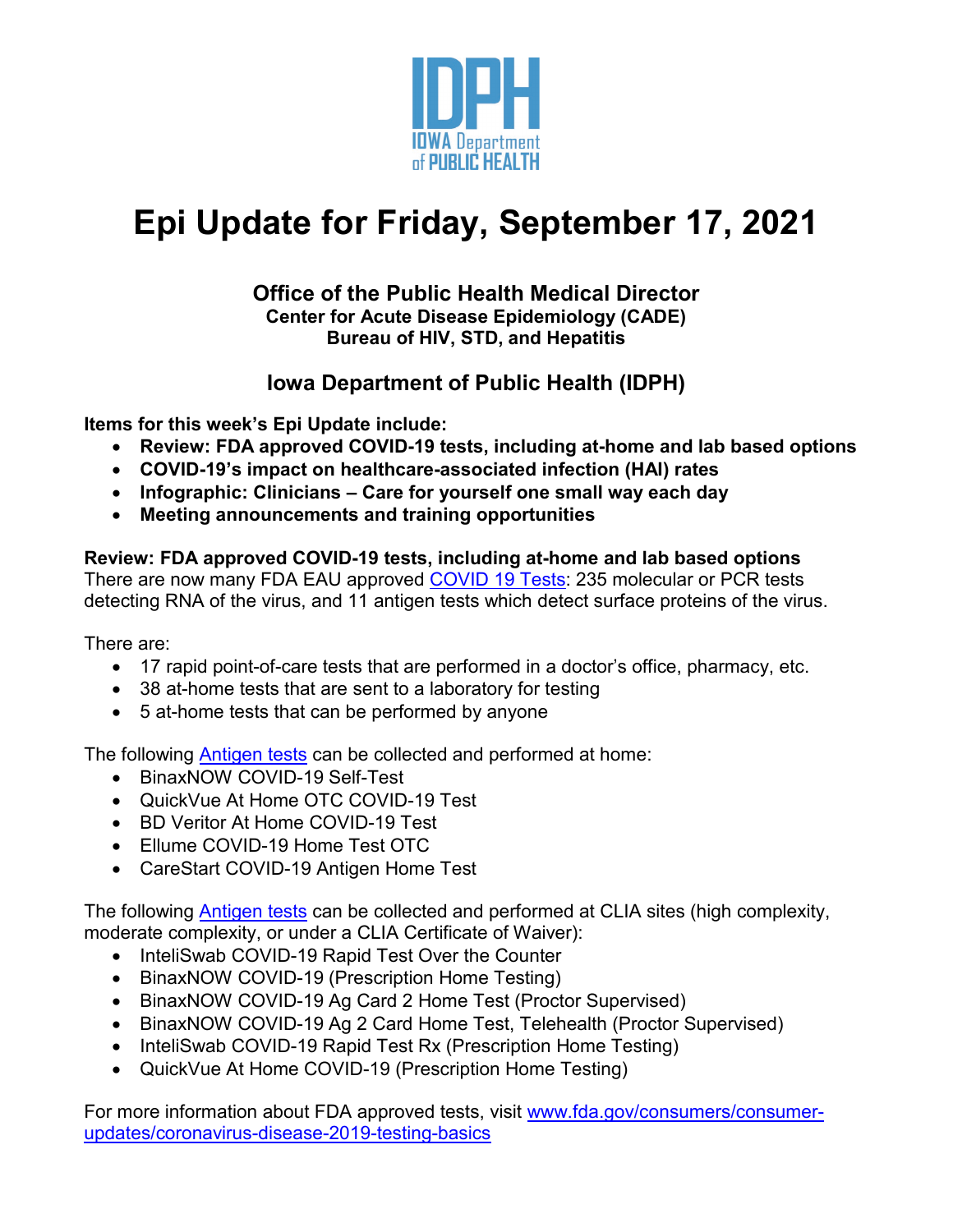# **COVID-19's impact on healthcare-associated infection (HAI) rates**

On September 3, CDC [published a report](https://doi.org/10.1017/ice.2021.362) summarizing the impact of the COVID-19 pandemic on rates of healthcare-associated infections (HAIs) in U.S. hospitals. Data reported to CDC's National Healthcare Safety Network (NHSN) found a significant increase in the following HAIs:

- central line-associated bloodstream infections (CLABSIs)
- catheter-associated urinary tract infections (CAUTIs)
- ventilator-associated events (VAEs)
- methicillin-resistant *Staphylococcus aureus* (MRSA) bacteremia

A similar trend was highlighted in a [CDC MMWR](https://www.cdc.gov/mmwr/volumes/69/wr/mm6948e1.htm) published in December 2020.

While the causes of such increases are not yet fully understood, it may be in relation to staffing challenges, changes in PPE practices, and other infection prevention and control factors. These increases further emphasize the importance of prioritizing continuity of core infection prevention and control practices (training for and auditing of hand hygiene, PPE use, environmental cleaning, etc.) to the greatest extent possible during COVID-19 surges and returning to normal operating procedures as soon as capacity allows.

For more information about conventional infection prevention and control practices, visit [www.cdc.gov/infectioncontrol/index.html.](http://www.cdc.gov/infectioncontrol/index.html)

# **Infographic: Clinicians – [Care for yourself on](https://www.cdc.gov/coronavirus/2019-ncov/downloads/communication/print-resources/Clinicians-Care-for-Yourself-card.pdf)e small way each day**



To view in full size, visit [www.cdc.gov/coronavirus/2019-ncov/downloads/communication/print](http://www.cdc.gov/coronavirus/2019-ncov/downloads/communication/print-resources/Clinicians-Care-for-Yourself-card.pdf)[resources/Clinicians-Care-for-Yourself-card.pdf.](http://www.cdc.gov/coronavirus/2019-ncov/downloads/communication/print-resources/Clinicians-Care-for-Yourself-card.pdf)